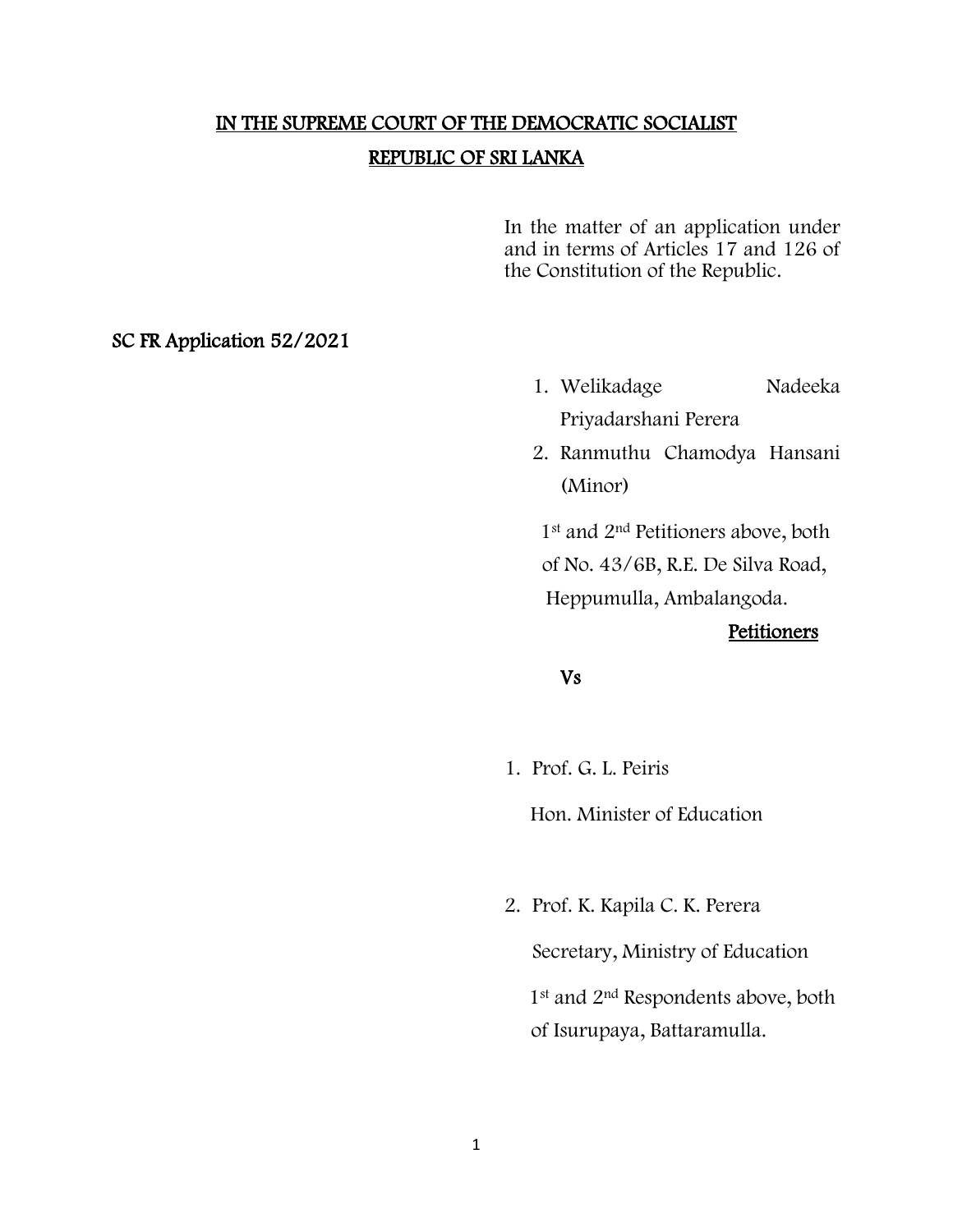3. Hasitha Kesara Veththimuni, Principal, Dharmashoka Vidyalaya,

Galle Road, Ambalangoda.

- 4. B. Anthony
- 5. T. M. Dayarathne
- 6. L. N. Madhavee Dedunu
- 7. N. Channa Jayampathy

4th to 7th Respondents above, all of Members of Interview Board (Admission to Year 1) C/O Dharmashoka Vidyalaya, Galle Road, Ambalangoda.

- 8. Gamini Jayawardhane
- 9. Rekha Mallwarachchi
- 10. J. P. R. Malkanthi
- 11. S. A. B. L. S. Arachchi
- 12. Rasika Prabodha Hendahewa

8th to 12th Respondents above, all of Members of Board of Appeal (Admission to Year 1) C/O Dharmashoka Vidyalaya, Galle Road, Ambalangoda.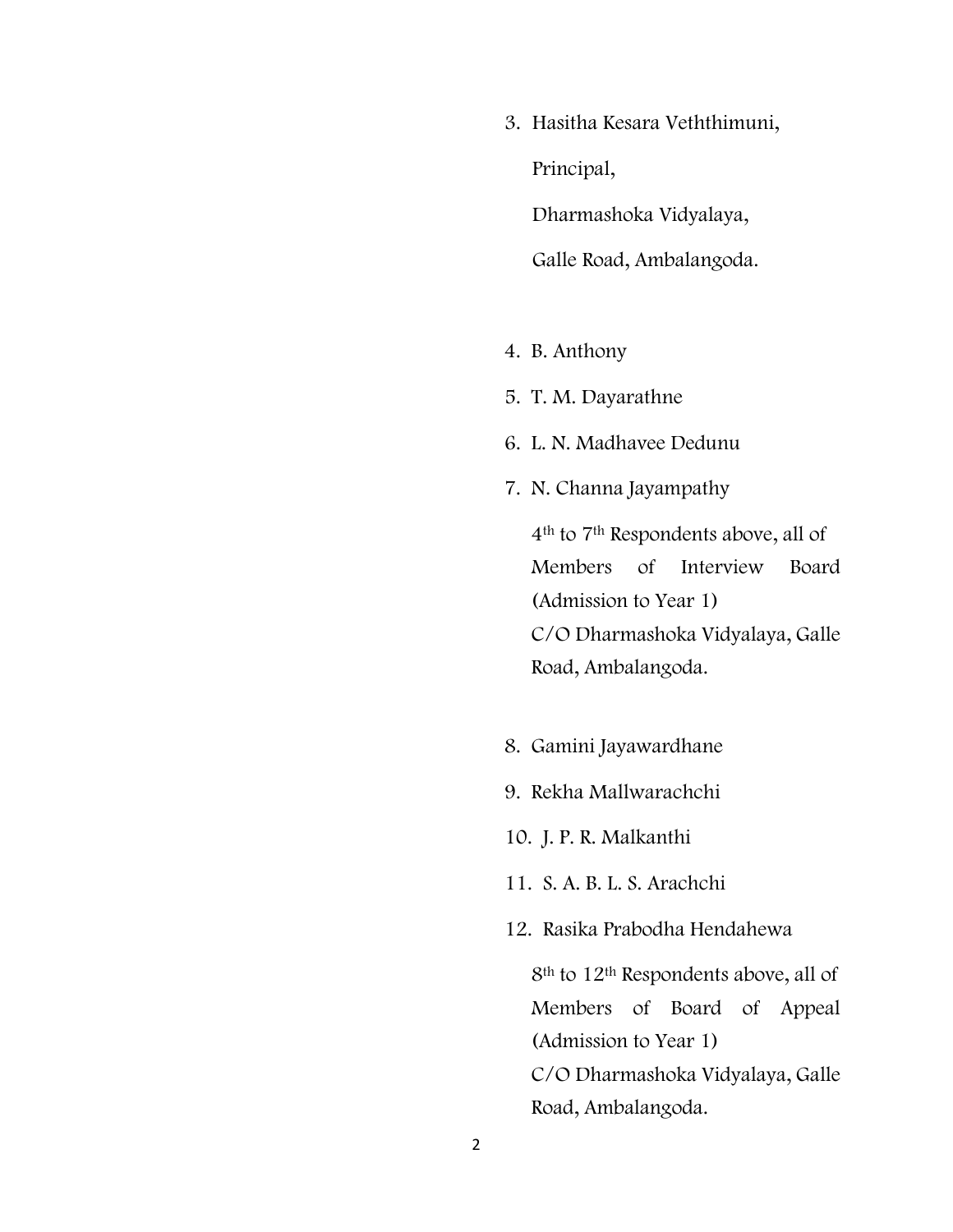- 13. Kithsiri Liyanagamage Director- National Schools, Isurupaya, Battaramulla.
- 14. J. D. N. Thilakasiri,

Provincial Director of Education

Upper Dickson Road, Galle.

15. Hon. Attorney General

Attorney General's Department,

Hulftsdorp, Colombo 12.

## **Respondents**

| Before:     | Buwaneka Aluwihare, PC. J.<br>A. H. M. D. Nawaz J.<br>Kumudini K. Wickramasinghe J.                                                     |
|-------------|-----------------------------------------------------------------------------------------------------------------------------------------|
| Counsel:    | Chrishmal Warnasuryia with Kumudu Hapuarachchi and<br>Madhuwanthi Konara instructed by Indunil Wijesinghe<br>for the Petitioners.       |
|             | Ms. Kanishka de Silva Balapatabendi SSC for the 1 <sup>st</sup> -3 <sup>rd</sup><br>and 13 <sup>th</sup> -15 <sup>th</sup> Respondents. |
| Argued on:  | 16.06.2021                                                                                                                              |
| Decided on: | 27.10.2021                                                                                                                              |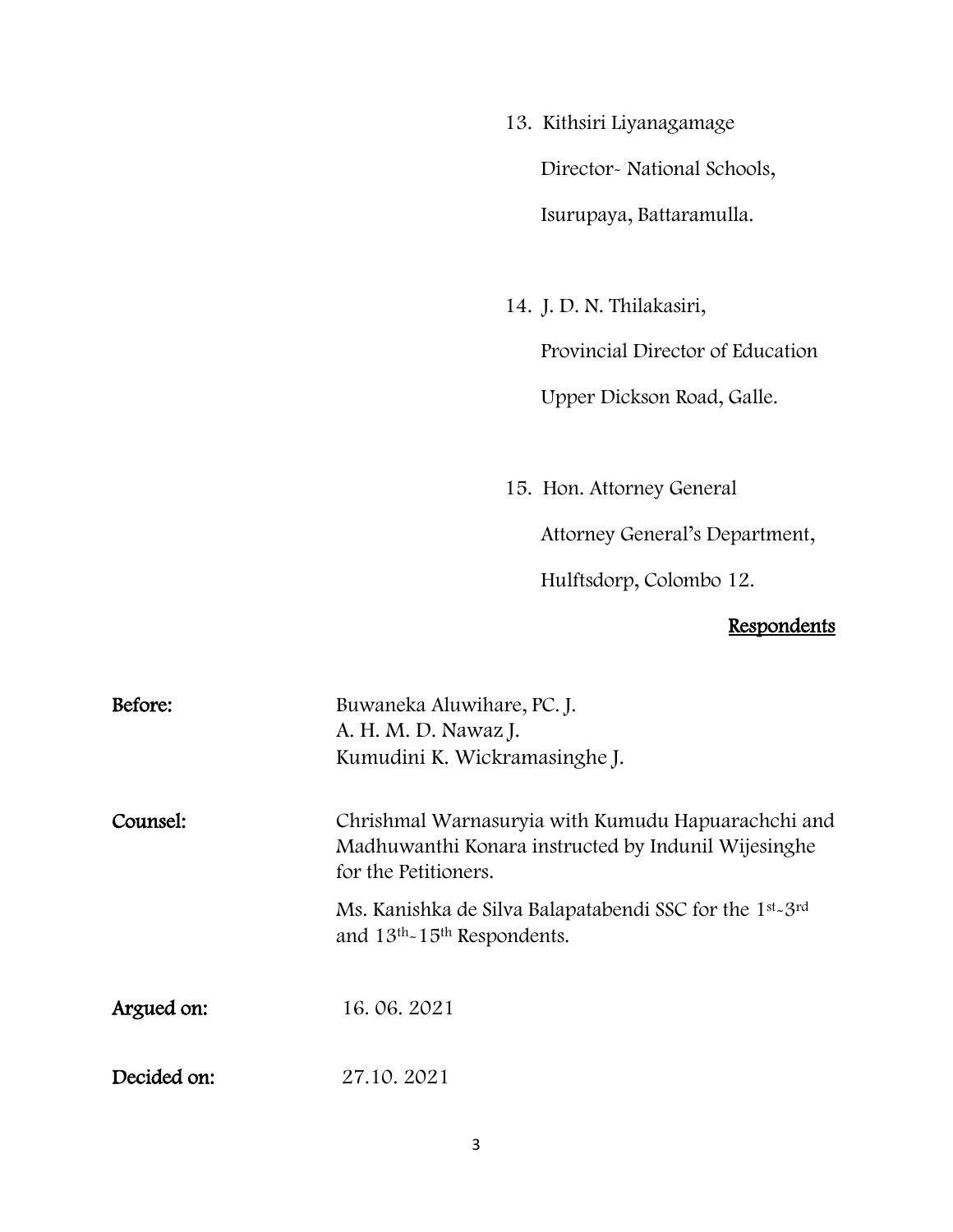#### Judgement

## Aluwihare PC. J.,

The Petitioners in the present application were granted leave to proceed for the alleged infringement, of their fundamental rights guaranteed under Article 12(1) and 12(2) of the Constitution.

The 1<sup>st</sup> Petitioner is the mother of the 2<sup>nd</sup> Petitioner who is a minor. The Petitioners allege that the 2nd Petitioner was denied admission to Grade 1 of the Dharmasoka Vidyalaya, Ambalangoda, for the Academic year 2021 citing the failure to meet the requirements under Clause 7.2. ('Children of residents in proximity to school' category) of Circular No. 29/2019 issued by the Ministry of Education ('P3').

The Circular 'P3' sets out the scheme of Grade 1 admissions to Government Schools. Clause 7.0. lists the categories under which applicants may seek admission and the percentages of students to be admitted under the respective categories. The Petitioners had applied under the category of 'Children of residents in proximity to school' referred to in Clause 7.0.

Clause 7.2. Of 'P3' requires that, to be eligible under the said category, mandatorily, applicants should be resident at the address they are applying from and should be able to prove their residency at the said address through documentary evidence.

In order to apply for a particular school, the applicant should be resident within the 'feeder area' of the school. As per Clause 4.7. the 'feeder area' is the administrative district area that the school is situated in. When a school is situated on the border of an administrative district area, the nearest divisional secretariat division of the other administrative district near the border should be considered as the feeder area.

Clause 7.1.5. sets out the procedure in which the proximity of the place of residence to the school is to be determined. It requires that a *circle* be drawn taking the distance from the main door of the applicant's residence to the front door of the Main office of the school of which admission is sought (where the Primary Section is situated in a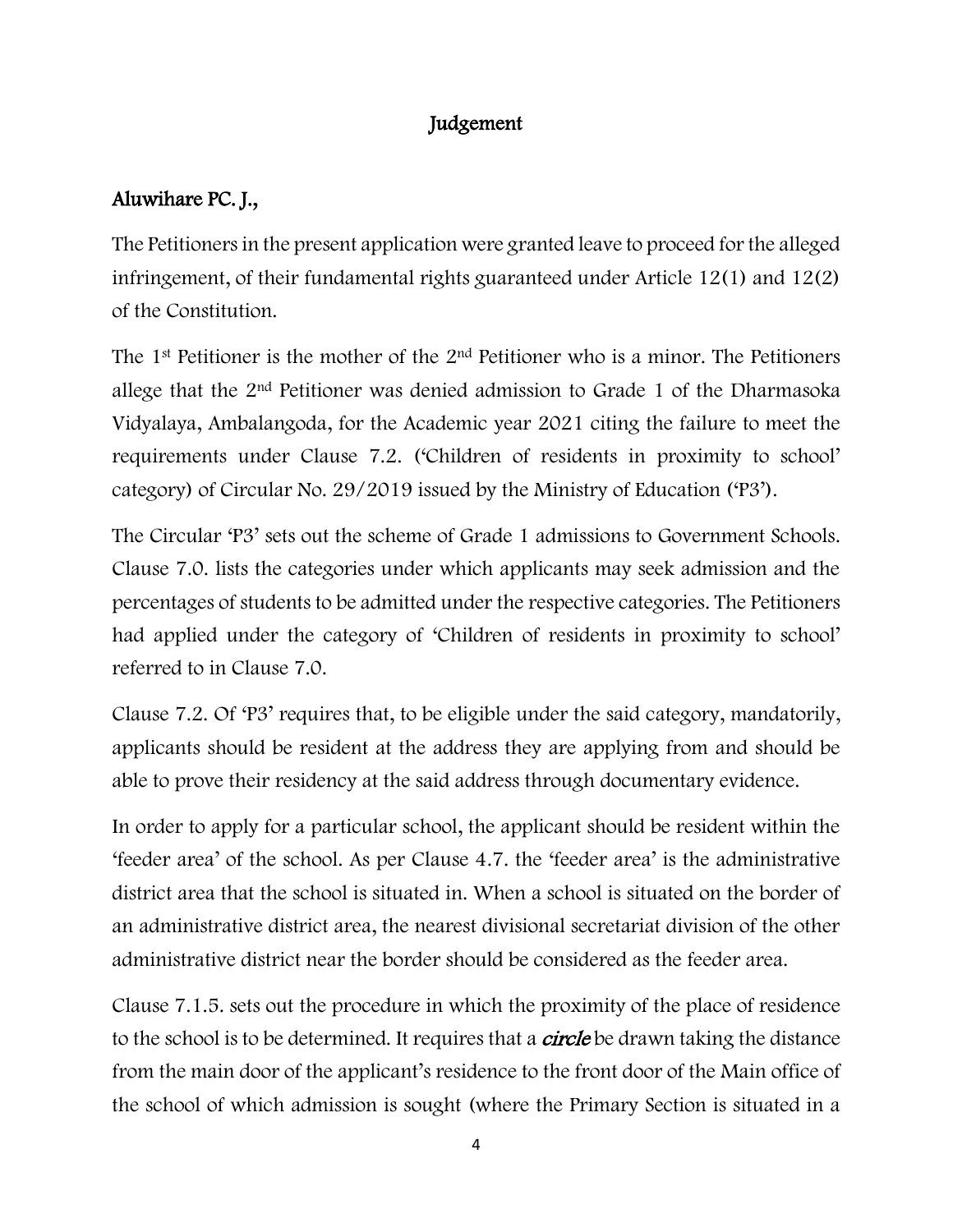different premises, the distance to that Office), as the radius. ("b,a¨ï lrk mdif,a පුධාන කාර්යාලයට (පුාථමික අංශය පුධාන පාසලින් බැහැර වෙනත් පරිශුයක පවතින්නේ තම් එම කාර්යාලයට) ඇති දුර $"$ ).

Marks are to be deducted for each other Government School with a Primary Section to which the applicant can be admitted, situate within the *circle*. The marks to be deducted per each such school is 5, as per Clause 7.4.5. of 'P3'. According to the Circular, the allocation of marks for the 'Children of residents in proximity to school' category are as follows;

| Total               | 100 marks |
|---------------------|-----------|
| Proximity to School | 50 marks  |
| Electoral records   | 25 marks  |
| Other documents     | 05 marks  |
| Place of residence  | 20 marks  |

The Petitioners had been called for an interview on 8<sup>th</sup> September 2020. At the interview, the 1st Petitioner had submitted a true copy of the property deed of the residence of the 1st Petitioner, Certificate of Character and Residence issued by the Grama Niladhari, electricity bills, water bills, documents relating to assessment rates, the Pregnancy record book of the 1st Petitioner and electoral records along with the school admission application form and the birth certificate of the 2<sup>nd</sup> Petitioner, as documentary proof of residence. The 2nd Petitioner had been allocated 92.4% marks which were over and above the cutoff mark, which was 90%. 5 Marks had been deducted, as per clause 7.4.5. for Devananda Vidyalaya situated within the circle, and the 1st Petitioner states that she did not oppose it as they had obtained marks above the cutoff mark. In confirmation of the acceptance of the marks, the Petitioner had signed at the foot of the mark sheet ('P10'). The Petitioners state that at the conclusion of the interview, the 2nd Petitioner was declared eligible for admission.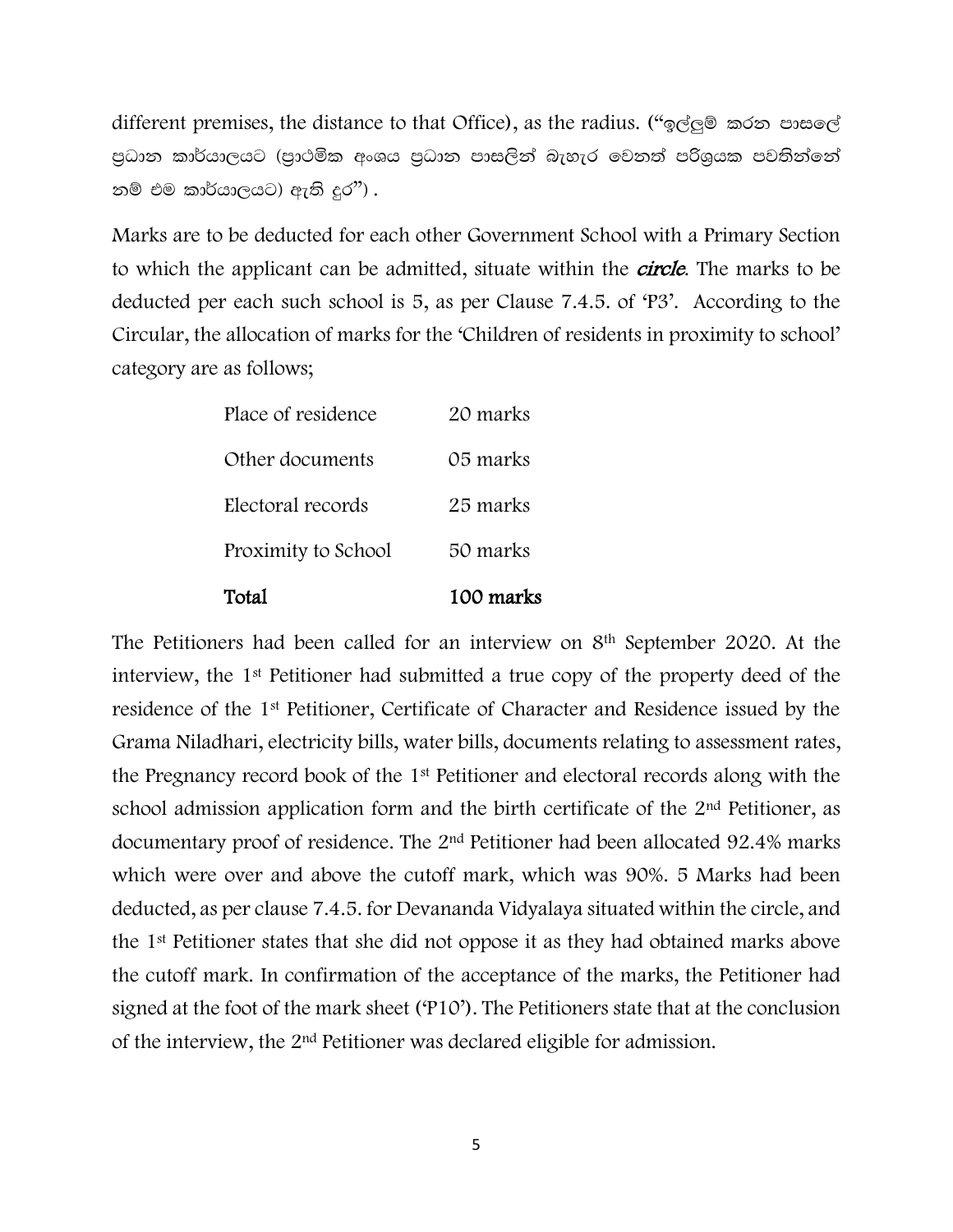The Petitioners assert that they fulfilled the admission criteria in the manner referred to above and the awarding of sufficient marks [92.4%], afforded them a legitimate expectation of gaining admission to the school.

On 15th November 2020, the 3rd to 7th Respondents as members of the Board of Interview had visited the residence of the Petitioners for a site inspection, while the Petitioners were not at home. They had inspected and photographed the premises. The Principal had informed the Petitioners via a phone call that the representatives were at their house for the site inspection. The Petitioners state that they were not at home at that time, and were on their way home.

On 3rd December 2020, a staff officer of the school had informed the1st Petitioner, via telephone, to be present on 4th December 2020 for a discussion regarding the admission of the 2nd Petitioner to the school. At the discussion on that day, the 1st Petitioner alleges that she was asked to place her signature on the cover of a file without explaining the content, that was in English. The Respondents, however, deny this allegation and state that the notes explaining the unsatisfactory proof regarding residence at the given address were made in Sinhala and not in English, as evinced by 'R8'.

On a subsequent occasion, the 1st Petitioner along with the Chief Incumbent priest of the Shri Niketharamaya temple, had gone to meet the Principal to inquire whether the 2<sup>nd</sup> Petitioner could secure admission to the school. However, the 1<sup>st</sup> Petitioner had been informed that the 2nd Petitioner could not be admitted to the school as there was another school (in addition to Devananda Maha Vidyalaya) situated within the *circle*, namely Kandegoda Maha Vidyalaya. The Petitioner had been informed that as required by Clause 4.7. of 'P3' a further 5 marks had to be deducted from the marks originally awarded, in addition to the earlier deduction of marks for Devananda Maha Vidyalaya.

The Petitioners contend that, whereas both Dharmasoka Vidyalaya and Devananda Vidyalaya are situated within the Ambalangoda educational division, the said Kandegoda Maha Vidyalaya is situated within the educational division of Balapitiya,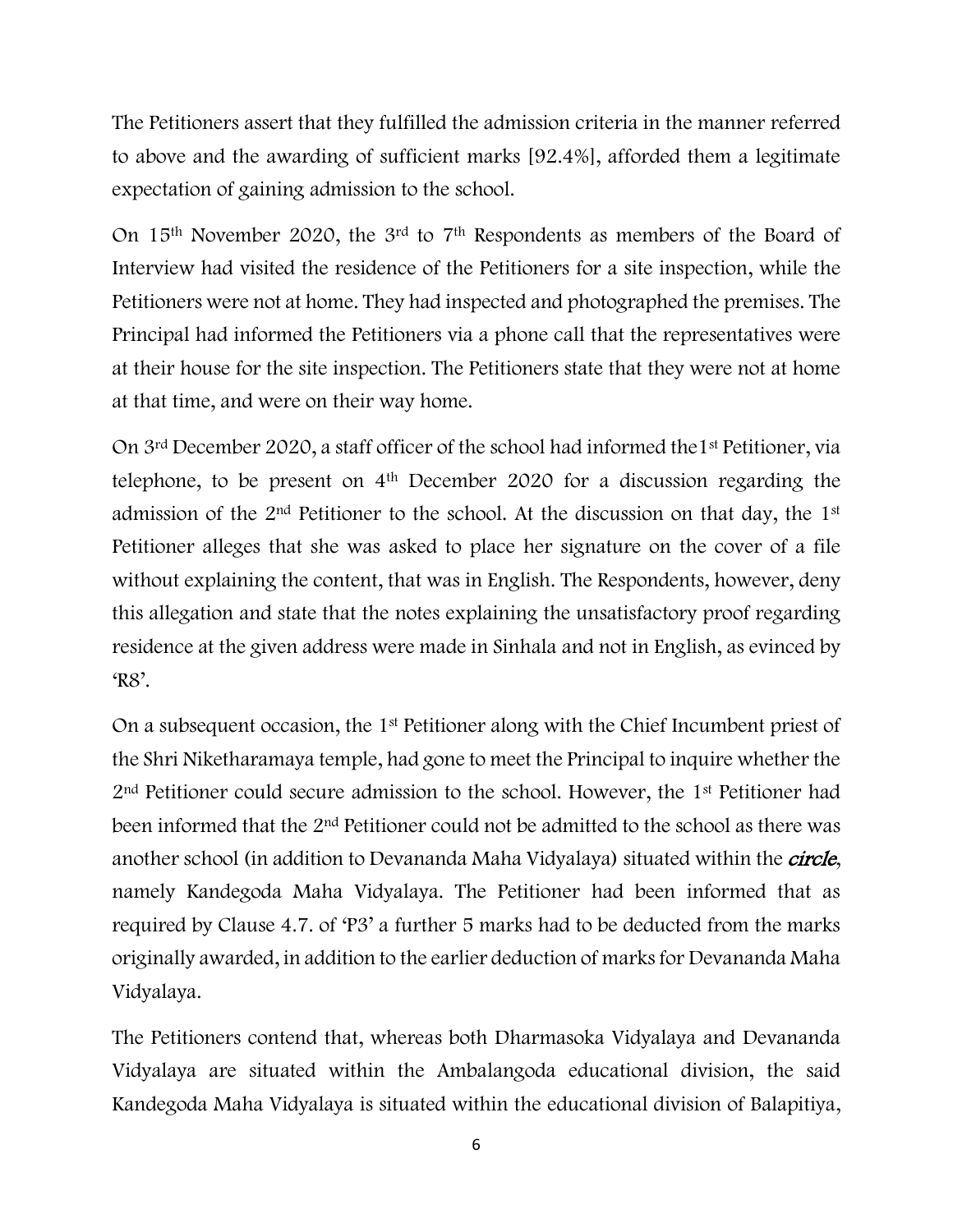although all three schools are situated within the same administrative district. The crux of their argument is that, Kandegoda Maha Vidyalaya therefore should not be considered as a school that fall within the *circle* and that marks should not be deducted due to the location of the said Kandegoda Maha Vidyalaya as that is not the objective of Clause 4.7. of 'P3'. The Respondents, however, contend that, as the Balapitiya Divisional Secretariat is situated within the Galle District, as is Dharmasoka Vidyalaya, marks must be deducted for the said school as well.

The 'temporary list' ('P11') displayed in or around 23rd December 2020 announcing the names of the candidates who were provisionally selected, had not contained the name of the 2<sup>nd</sup> Petitioner, although the names of at least 2 candidates with marks lower than that of the Petitioner were included (No. 89 and 90).

The Petitioners state that after the lapse of about a week since the release of the temporary list, the 3rd Respondent and a few others had visited the residence of the Petitioners, at which time the father, sister's son and brother-in-law of the 1<sup>st</sup> Petitioner were present in the premises.

On 31st December 2020, the 1st Petitioner had preferred an appeal to the Board of Appeal ('P12') in terms of Clause 11 of 'P3' impugning the exclusion of the 2nd Petitioner from the temporary list.

The hearing of the appeal had been held on 17<sup>th</sup> January 2021, with the participation of the 1<sup>st</sup> Petitioner and the  $8<sup>th</sup>$  to 12<sup>th</sup> Respondents. According to the 1<sup>st</sup> Petitioner, she had been informed that the 2nd Petitioner cannot be admitted to the school as it was difficult to accept the proof of residence due to the unkempt condition the premises were in at the time of the inspection, indicating that the house was, in fact, not occupied. The 1st Petitioner alleges that she was informed of this decision without a re-examination of the requisite documents or conducting a proper hearing according to the procedure specified in 'P3'. The 2nd Petitioner was awarded 77.4% marks by the Appeal Board, and the Petitioner alleged that no justifiable reasons were given for the reduction of marks from the original 92.4% marks awarded by the Interview Board.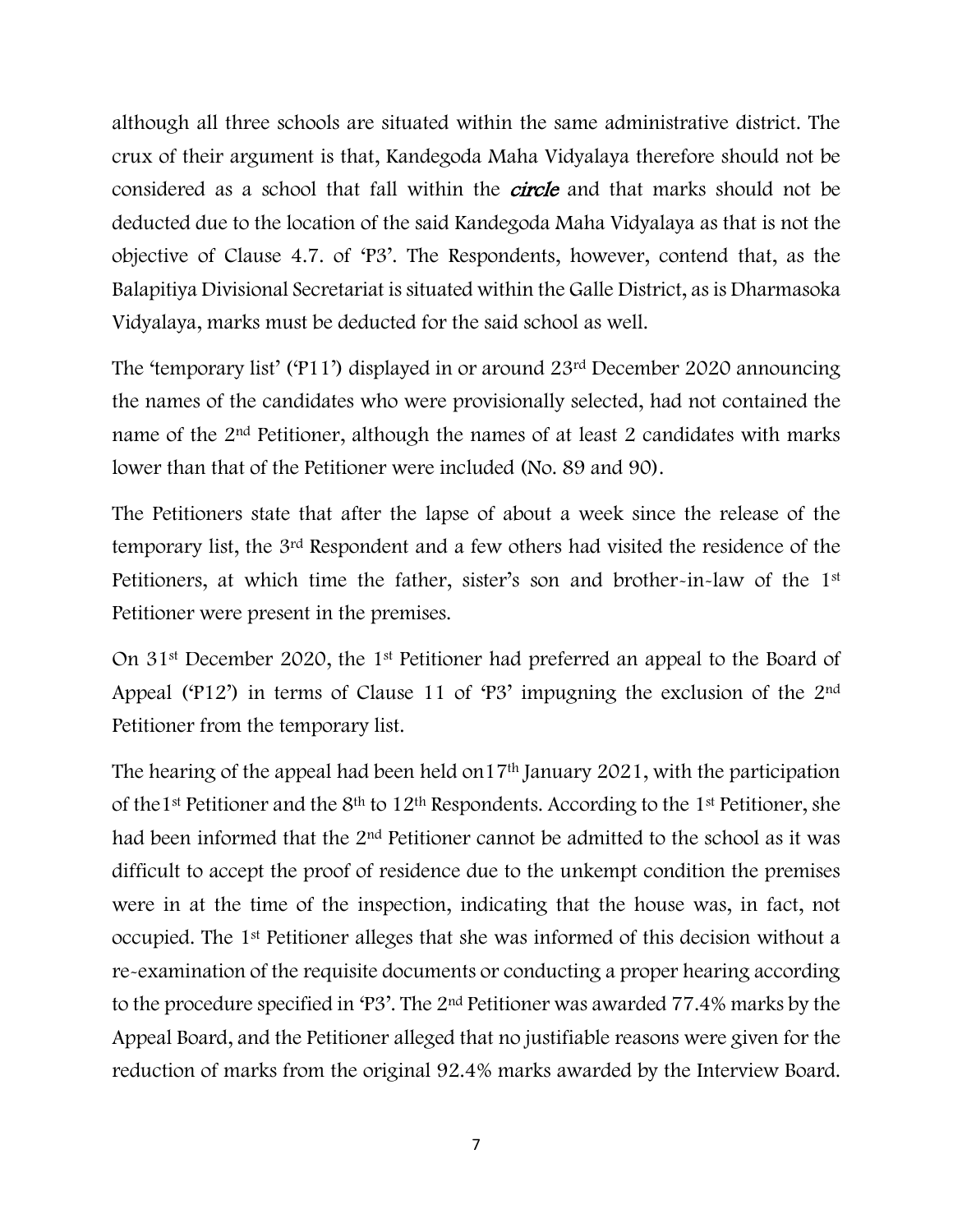The Petitioners contend that this is non-compliant with Clause 11 and 18 of 'P3' which pertain to ensuring a just and fair process of appeal.

The Respondents maintain that no marks were deducted on the basis of the state of the residence of the Petitioners. The 1st Petitioner had refused to sign the document ('R9') on which the Respondents had reduced the marks previously awarded. The notation the 1st Petitioner had made on 'R9' stating that she is unwilling to sign the document was not denied at the hearing, by the Petitioner.

The final list of students selected for Dharmasoka Vidyalaya was displayed on 3rd February 2021 and the 2nd Petitioner's name was not included in the list, nor in the waiting list displayed on the website of the school. The 3rd Respondent, by his communication on 5th February 2021, had informed that the 2nd Petitioner cannot be admitted to the school as she has not secured the required 90% marks under the 'proximity' category.

Consequently, in or around 31st December 2020, the 1st Petitioner tendered appeals to the President of the Republic, the Secretary of Education (Southern Province) and the Director of Divisional Education Office, Ambalangoda, and were called to the Divisional Education Office on 18th January 2021 for the appeal to be considered. The 1st Petitioner states that Ms. D. P. Damayanthi, the Director of Divisional Education had stated that the 2nd Petitioner had been treated unfairly and that although she had repeatedly tried to contact the 3rd Respondent she had failed to do so. The Petitioners state that they have tendered an appeal to the 2nd Respondent, Secretary, Ministry of Education but that they do not foresee a satisfactory administrative resolution of the matter.

The Petitioners have filed a complaint to the Human Rights Commission [HRC] dated 5th January 2021 ('P9') as well but have subsequently withdrawn it citing personal difficulties. The 3rd Respondent in his affidavit has taken up the position that the complaint [to the HRC] has been withdrawn after he submitted his observations to the Commission.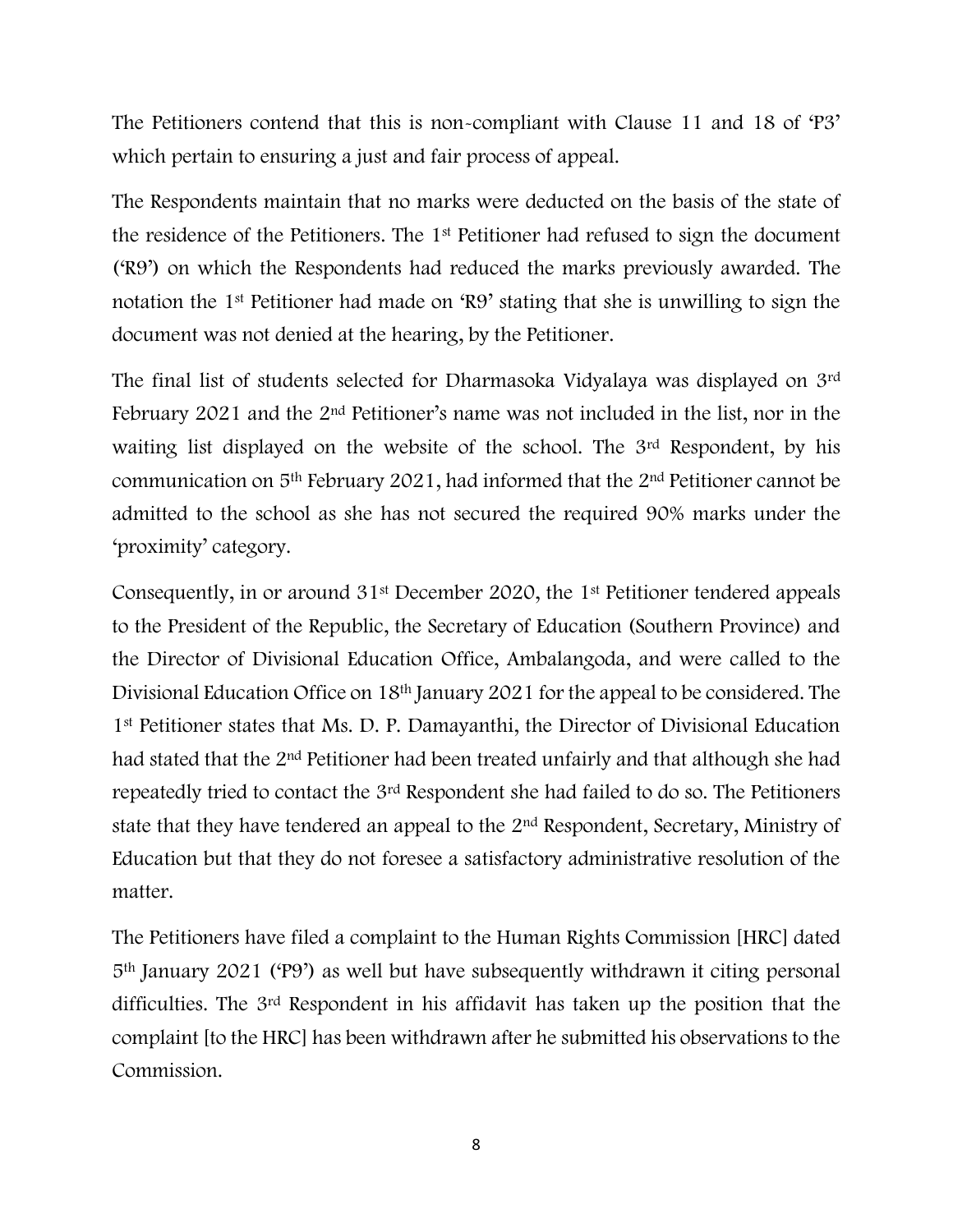#### Awarding of provisional marks based on proximity

It appears that the provisional marks were awarded taking into consideration, inter alia, the map marked 'R4'. The Respondents state that it is the usual practice to have the applicants point out their residence on a Google map that is made available to them, at the interview. Taking the location of the residence as one point and the location of the school office as the other, a circle is drawn using the distance between the said two points as the radius. The map 'R4' has been marked in the above manner, and in that map, other than Dharmasoka Vidyalaya, only Devananda College had fallen within the radius of the *circle*. The map 'R6' on the other hand, had been drawn by an official of the Surveyor General's Department who made the necessary measurements during the site inspection. 'R6' which depicts the applicable circle, indicates that Devananda Vidyalaya is completely within the circle while a small part of the Kandegoda Maha Vidyalaya also falls within the circle. In the case of the Dharmasoka Vidyalaya, more than 50 per cent of the school buildings fall within the circle. For the purposes of this case, reliance can be placed on the map ['R6'], the same being drawn by an official of the Survey General's Department using GPS measurements.

The initial grounds for reduction of marks as stated in 'R8' are that; the Petitioners were resident in 3 locations during the material time period; that from the site inspection, it was clear that the house in question was an unoccupied partially built structure [Photographs 'R5' & 'R5a'] and there was not even a door fixed to the lavatory; that upon calculation of the distance by the surveyor it was evident that marks should be deducted for Kandegoda Maha Vidyalaya as well.

The Petitioners in their written submissions had contended that the requirements of Clause 9 regarding site visits have not been followed by the Respondents. Per Clause 9.3.3. records of the site visit should be maintained with the date, time, and the names and signatures of the persons who conducted the site inspection. The Respondents have submitted records of the first site inspection signed by the persons who carried out the inspection marked 'R7'. In the said records, a second site visit has been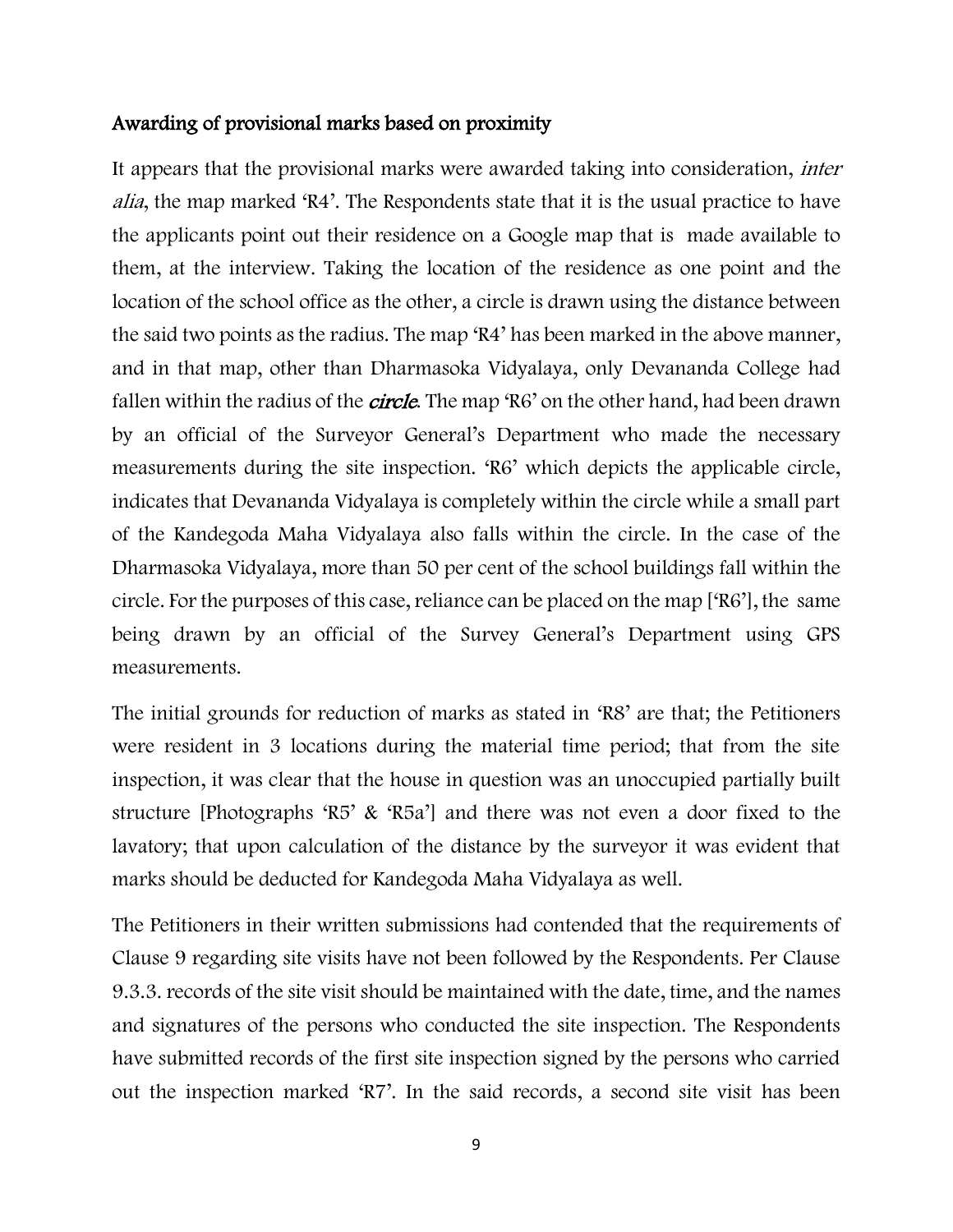suggested in order to ascertain whether the Petitioners were in fact resident there, as the structure in question has been found to be a house that was being built anew and yet to be fully completed.

The Petitioners state that the names of the persons who accompanied the 3rd Respondents on the second site visit are not recorded. Furthermore, if deductions are made from the awarded marks, the reason for such changes must be disclosed to the applicant, according to Clause 9.3.3. of 'P3'. The Respondents, however, had considered the Petitioners' application for the admission to the school concerned on the premise that the Petitioners were residing at the house in question. Thus, even if it is assumed that the Respondents had not been in total compliance with Clause 9.3.3. of 'P3' in its application, no prejudice has been caused to the Petitioners.

There, however, is another factor that needs consideration as far as allocation of marks is concerned. As confirmed by the 'Certificate of residence and character' issued by the Grama Niladhari ('P7') the 1st Petitioner has resided at 453/3A, Beach Road, Heppumulla, Ambalangoda from her date of birth to 22nd May 2016; at 63/4, R. E. De Silva Mawatha, Heppumulla, Ambalangoda from 23rd May 2016 to 31st December 2016; and at 43/6B, R. E. De Silva Mawatha, Heppumulla, Ambalangoda (the address from which the application has been made). It is evident that the Petitioners had resided at three different locations within the time period material to the application i.e. the 5-year period immediately before the year, the application for admission was submitted.

Clause 7.2.2.3. states that when the applicant has been resident in another address within the feeder area and is submitting electoral records from both addresses in order to confirm their residence of at least 5 years within the feeder area, both electoral records can be considered as electoral registers of the present place of residence. Such consideration, however, can be given only if the schools which are more proximate than the school to which the child is applying to are the same for both places of residence. It can be seen that the 1st Petitioner has been a resident within the same area of Heppumulla for the period from 2015-2019 that was material for the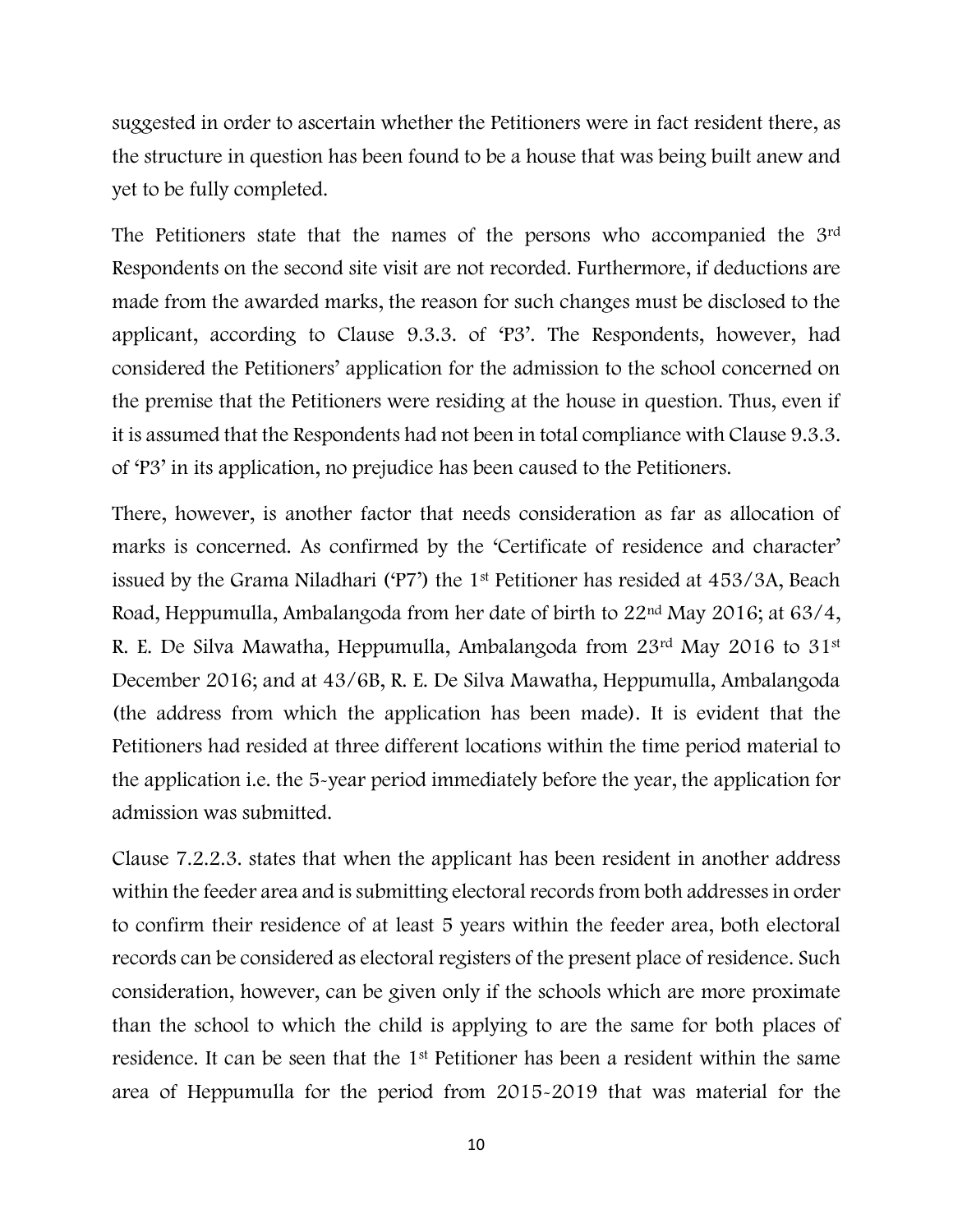admission process. However, the Petitioners have not submitted material to show that the 'schools' for both addresses are the same thereby starving the court of material to ascertain whether the benefit of Clause 7.2.2.3. should be given to the Petitioners.

In the written submissions tendered on behalf of the Respondents, the deduction of marks of the 2nd Petitioner is explained. As the 1st Petitioner has resided at the current address only for 3 years, marks have been awarded only for those 3 years for both parents of the applicant, amounting to 15 marks (2.5 x 3 x 2). It should also be noted that although marks were awarded for the 1st Petitioner's husband as well, the electoral records 'P9' only pertain to the 1st Petitioner. No evidence of the husband's residence in the 5 years material to the application has been submitted. 5 marks were deducted from the 45 marks that had been originally awarded under the proximity criteria, for the Kandegoda Maha Vidyalaya as well.

Originally, as indicated by 'R8', based on the site visit the Respondents had concluded that the Petitioners were not resident at the given address. They had, however, awarded full marks for the documentary evidence submitted without making any deductions in spite of the fact that the Respondents entertained doubts as to the Petitioner's residency at the given address. For the purposes of awarding marks for residence as confirmed by the electoral records the Respondents have awarded marks for the 3 years in which the Petitioners have stated that they have been resident at the given address.

The Respondents further submit that as indicated on the mark sheet 'R9' the marks awarded at the first interview are subject to change if the information provided by the applicant is revealed to be inaccurate/false, or if it is found by the site inspection that the applicant is not residing at the given address. The Respondents therefore argue that no legitimate expectations can be founded on the marks awarded therein.

In addition, the Respondents further state that the Petitioners themselves, in Item No. 5 of their application, have accepted that Devananda Vidyalaya is closer in proximity than Dharmasoka Vidyalaya. The Respondents further dispute the 1st Petitioner's submission that she was residing at the given address with her husband and daughter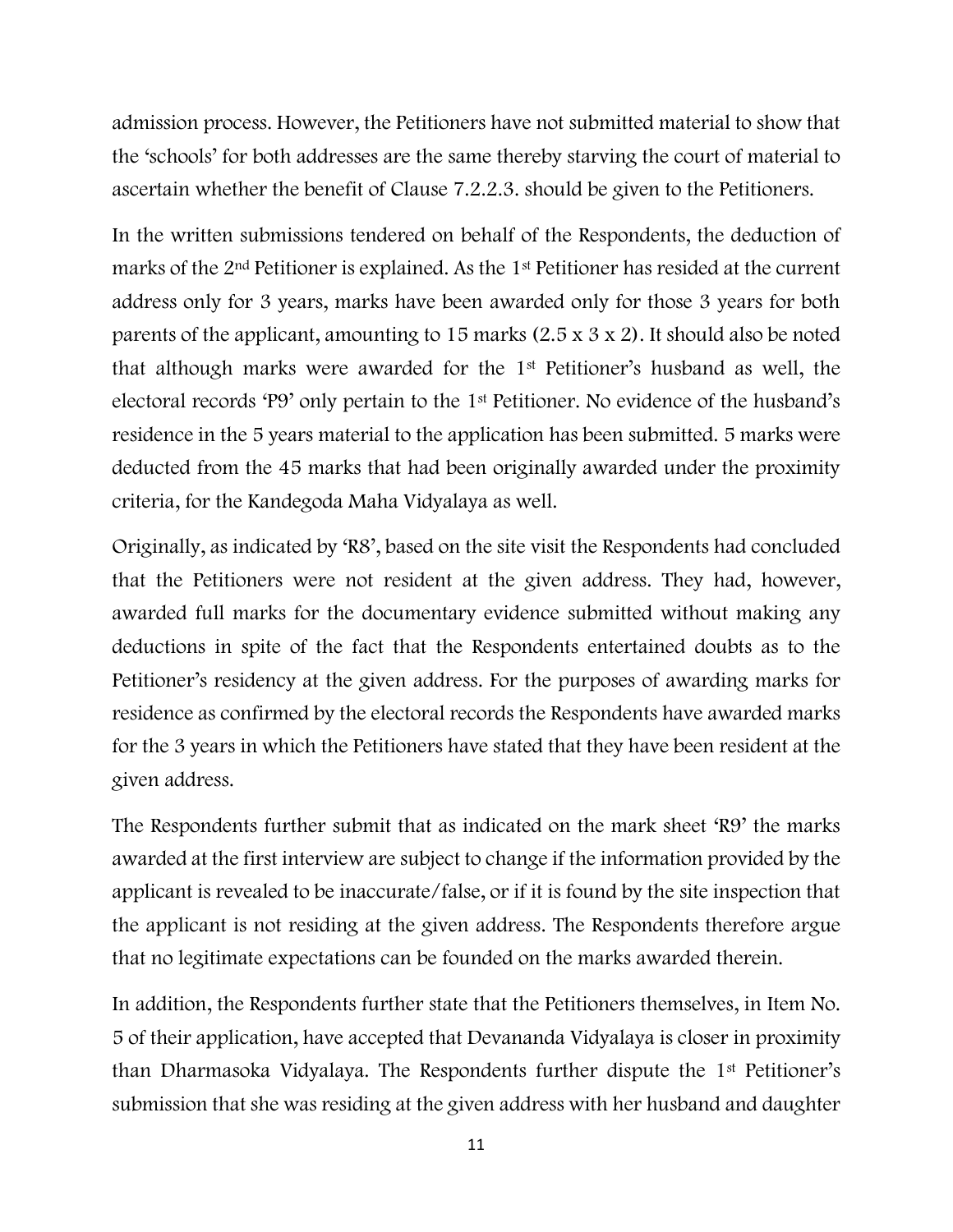since 2015 as in the notice of assessment 'P8c' submitted by her the property is described as a 'land'. The water and electricity bills adduced as additional documents to establish as proof of residence 'P8a' and 'P8b' bear dates after the 30th of June 2020, the closing date for applications.

The Respondents further state that the 2nd Petitioner has been admitted to Devananda Vidyalaya which was not disclosed to court by the Petitioners.

Upon a perusal of the additional documents submitted as proof of residence by the Petitioners, it is clear that they do not meet the requirements of the Circular. The water and electricity bills submitted ('P8a' and 'P8b') are only of the year 2020 and that too are not bills dated prior to the application deadline as required. Neither do the bills indicate at least 5 years of ownership. The single assessment sheet submitted 'P8c' is only regarding the year 2016. The pregnancy record book of the 1st Petitioner ('P8d') indicates the address 'No. 453/3A, Patabendimulla, Ambalangoda' an address other than that of the current residence, which therefore, cannot qualify as proof of residence at the current address. The electoral records from 2015-2019 ('P9') indicate that the 1st Petitioner was registered in the same electoral district. No electoral records of the father of the 2nd Petitioner were submitted

The certificate of the Grama Niladari ('P7') indicates that the 1st Petitioner was resident within the same area, though at 3 different addresses during the minimum 5 years material to the application. It should be noted that the Circular does not recognize the certificate of the Grama Niladari as additional documentary proof of residence.

Although the Petitioners contend that they are eligible for 100% marks in the category of proximate residence, it is not so. The documents mentioned above do not satisfy the requirements of the Circular 'P3' to the extent required to gain admission to Dharmasoka Vidyalaya, despite the fact that the 2<sup>nd</sup> Petitioner has been a resident within the Heppumulla, Ambalangoda area for the entirety of her life (*vide* addresses in the documents submitted by the 1st Petitioner).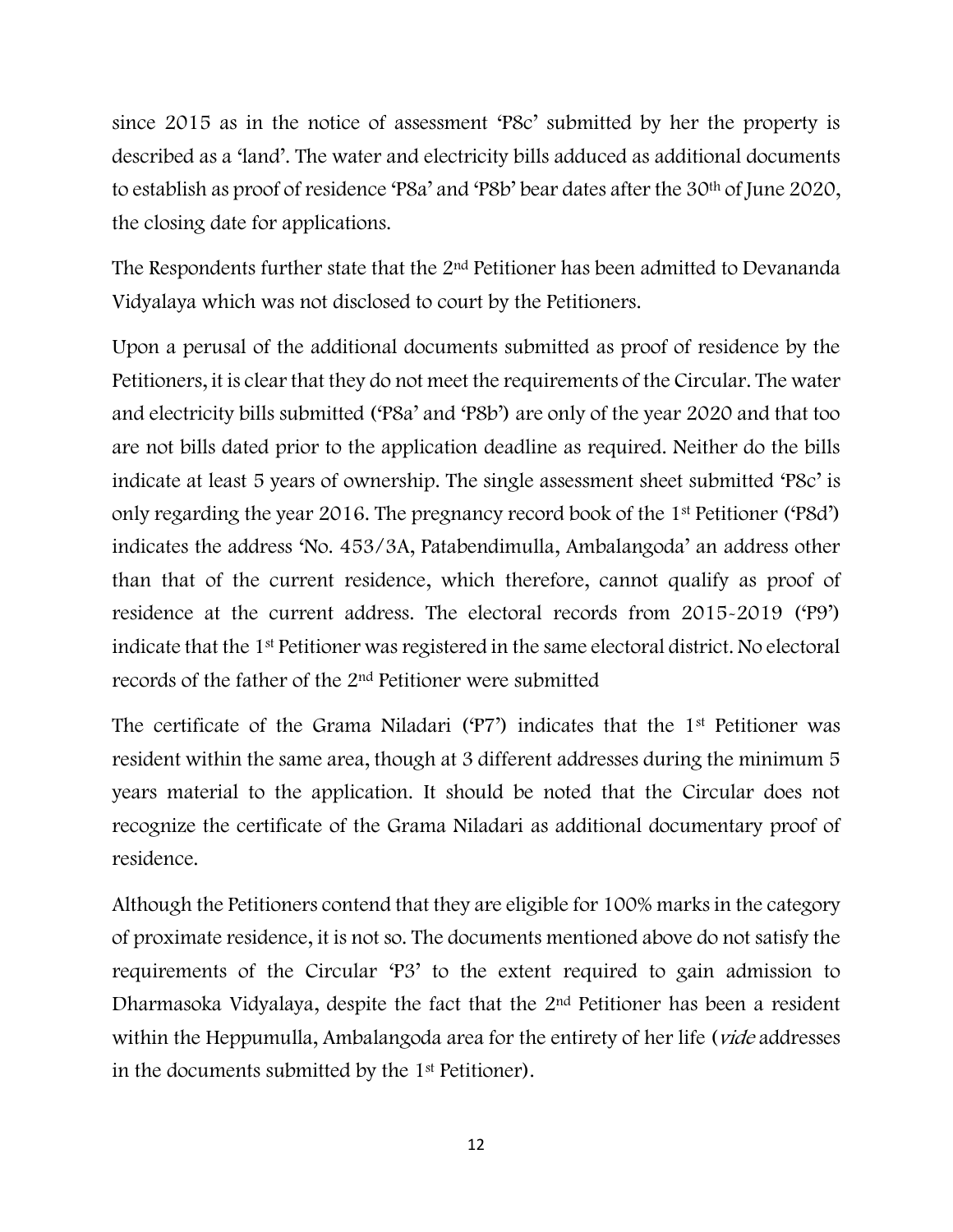The Petitioners have failed to submit documentary proof to sufficiently establish their residence at the address material to gaining admission to Dharmasoka Vidyalaya. The Respondent Interview Board and the Board of Appeal have in fact awarded the applicant the maximum marks that she was entitled to. It is imperative that the Petitioners fulfil the eligibility criteria before they hasten to impugn the decision of the Interview Board and the Appeals Board.

It is common knowledge that each year, a considerable number of school admission applications are submitted for consideration by school authorities and the school staff is required to go through the tedious process of evaluating such applications. In the said context, it would be impractical to hold to account each and every minor oversight or administrative lapse, on the part of the Interview Board, which is not of any gravity as to cause prejudice and thereby discriminate the applicant. As is clear from the analysis of the evidence, the maximum marks possible had been awarded to the Petitioners. Wanasundera J. in Wijesinghe v. Attorney-General [1978-79-80] 1 SLR 102 held "Every wrong decision or breach of the law does not attract the constitutional remedies relating to fundamental rights." Under Article 126, the Supreme Court would intervene in instances where a fundamental right was breached. In the present case, no such intervention is called for.

When the number of applicants seeking admission to a school exceeds the capacity of the intake, some criteria has to be adopted to select the number of applicants that the school can accommodate. The State cannot be held at fault for adopting such a process. Although the Petitioners' choice of school may have been Dharmasoka Vidyalaya, it has been shown that they do not possess the requirements to make it through the vetting process successfully. In the circumstances the State has provided the 2nd Petitioner with a school, by admitting her to Devananda Vidyalaya, a school which is in the vicinity of Dharmasoka Vidyalaya. In this context, it cannot be concluded that any prejudice or an injustice has been caused to the Petitioners, much less a breach of the Directive Principles of State policy, the duty to assure "to all persons of the right to universal and equal access to education at all levels."